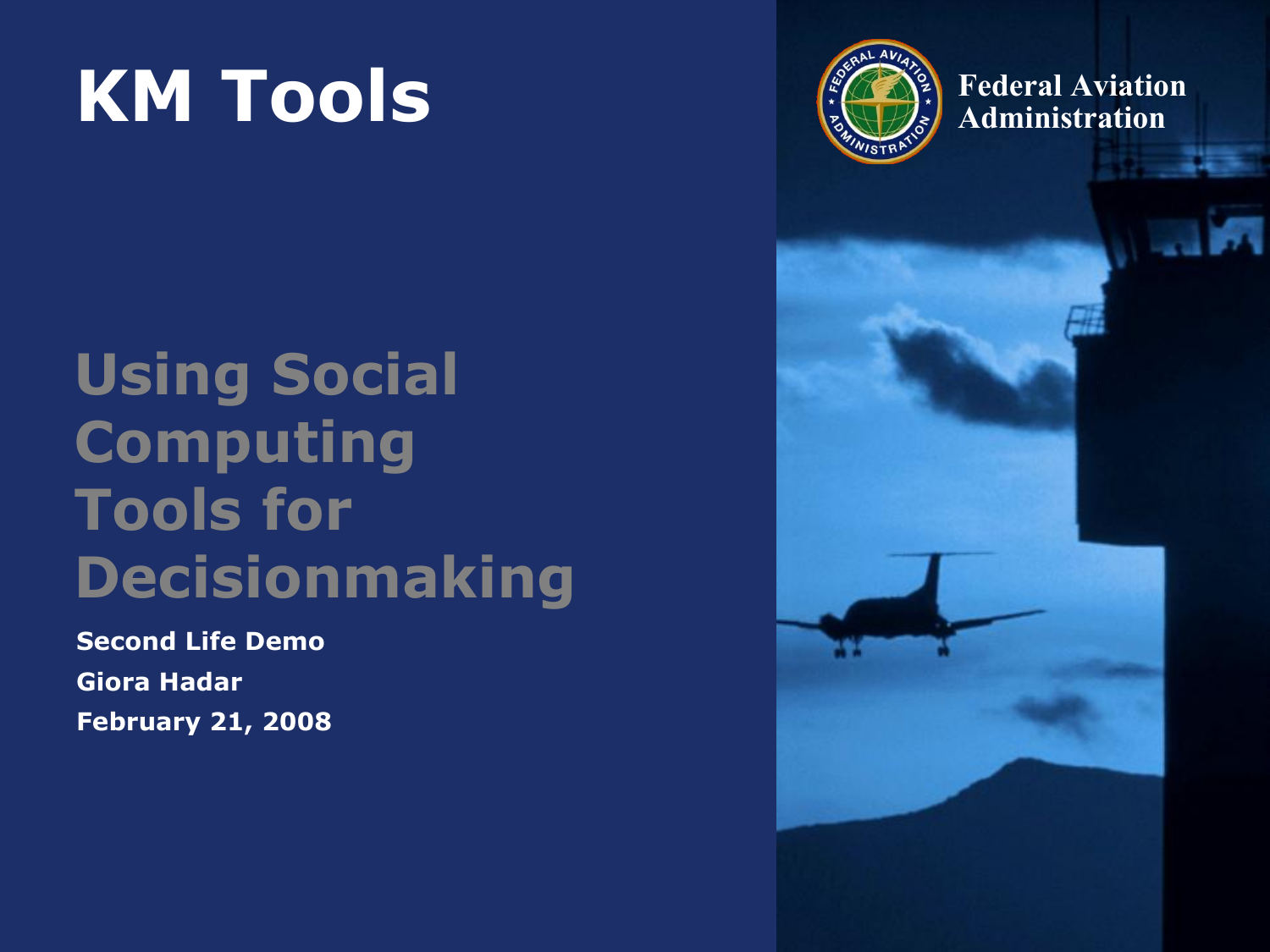### **Background**

- **The FAA is developing the nextgeneration air traffic control system**
- **The agency must collaborate with others to improve its decisionmaking**

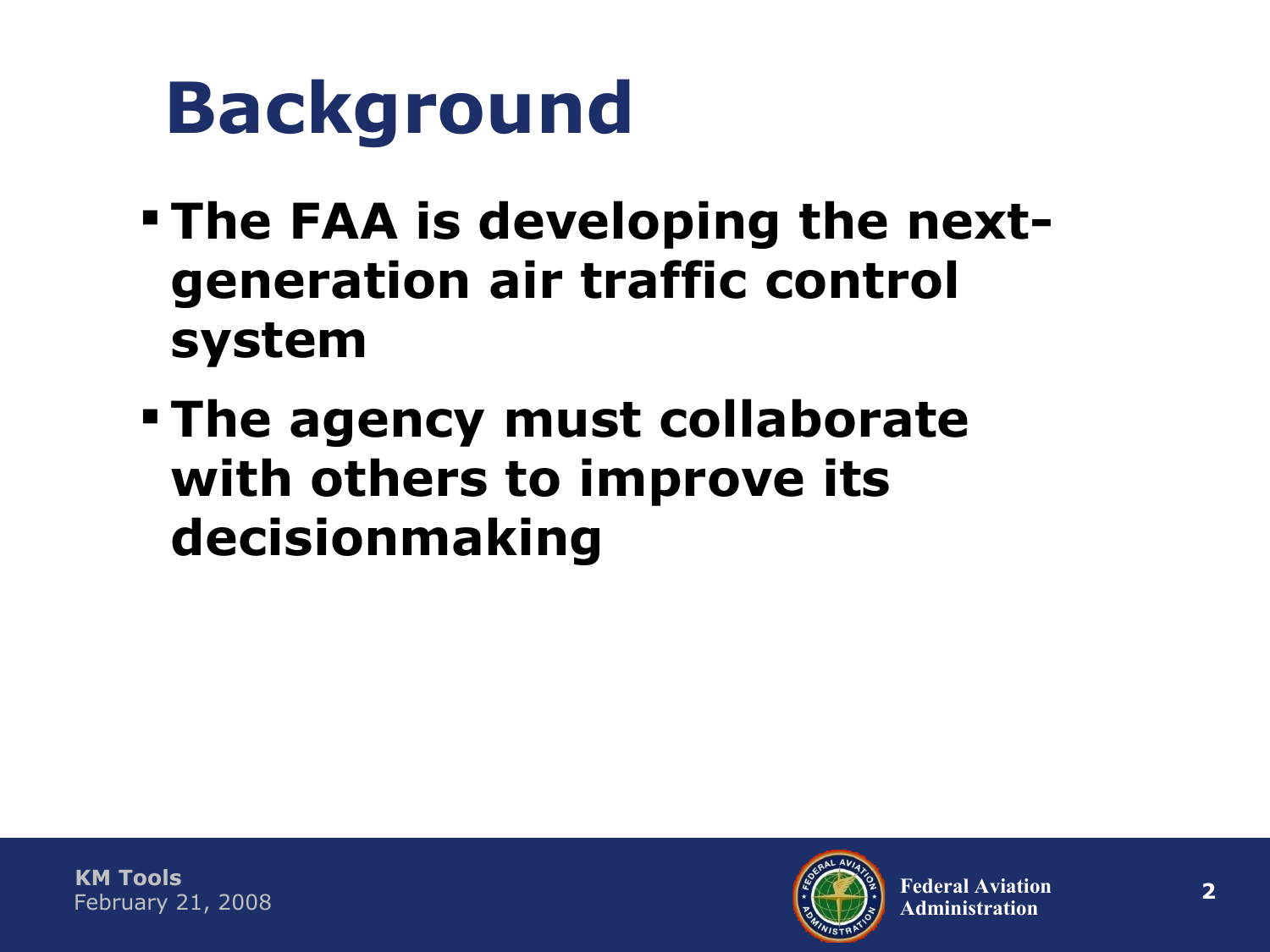### **Collaborators**

- **Other federal agencies, such as DOD and NASA**
- **The aviation industry**
	- **≻Carriers**
	- $\triangleright$ Pilots
	- **>Manufacturers**
	- Lobbying groups

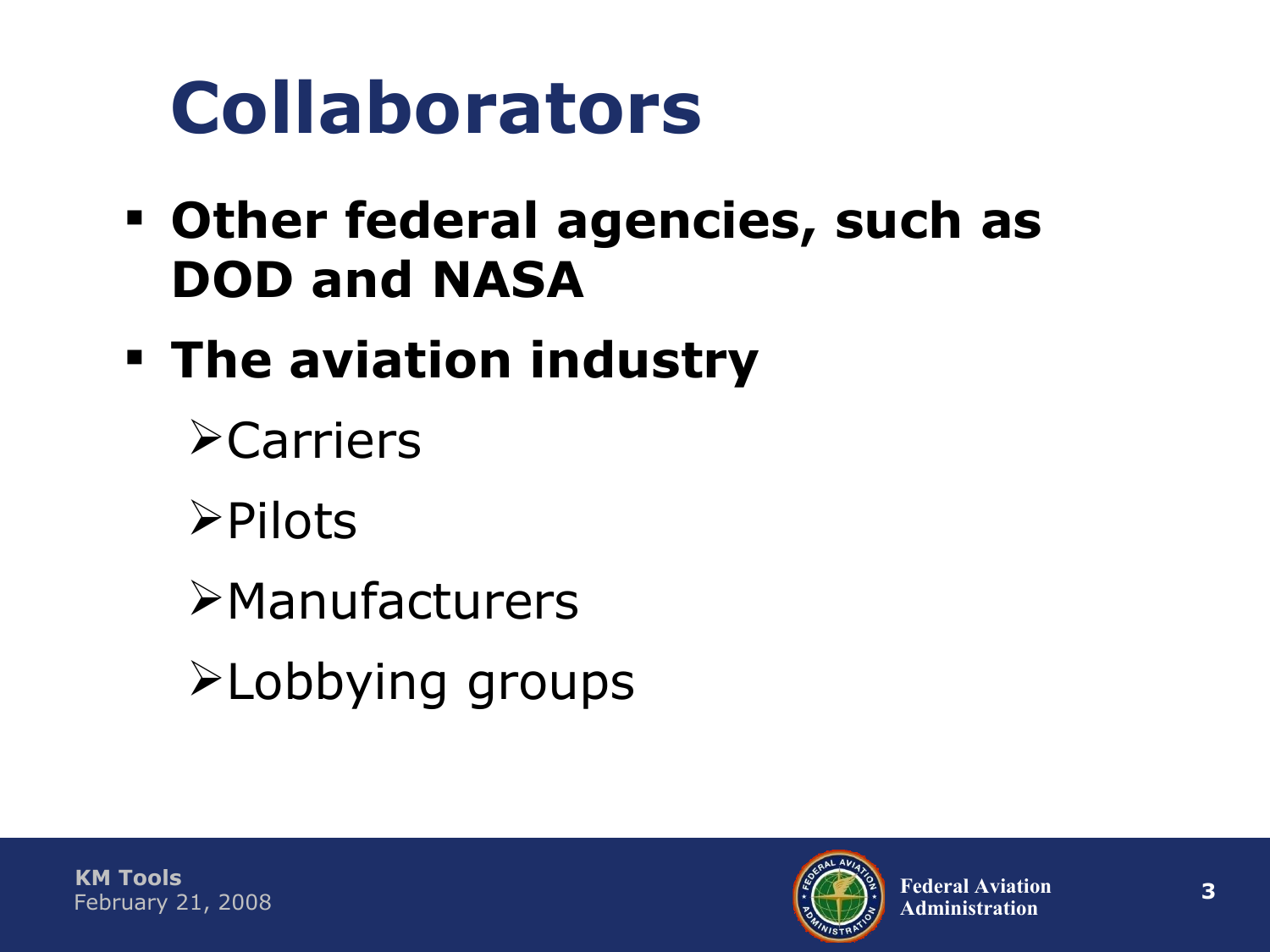# **Collaborators**

- **International civil aviation authorities**
- **ICAO**
- **Academia**
- **The flying public**

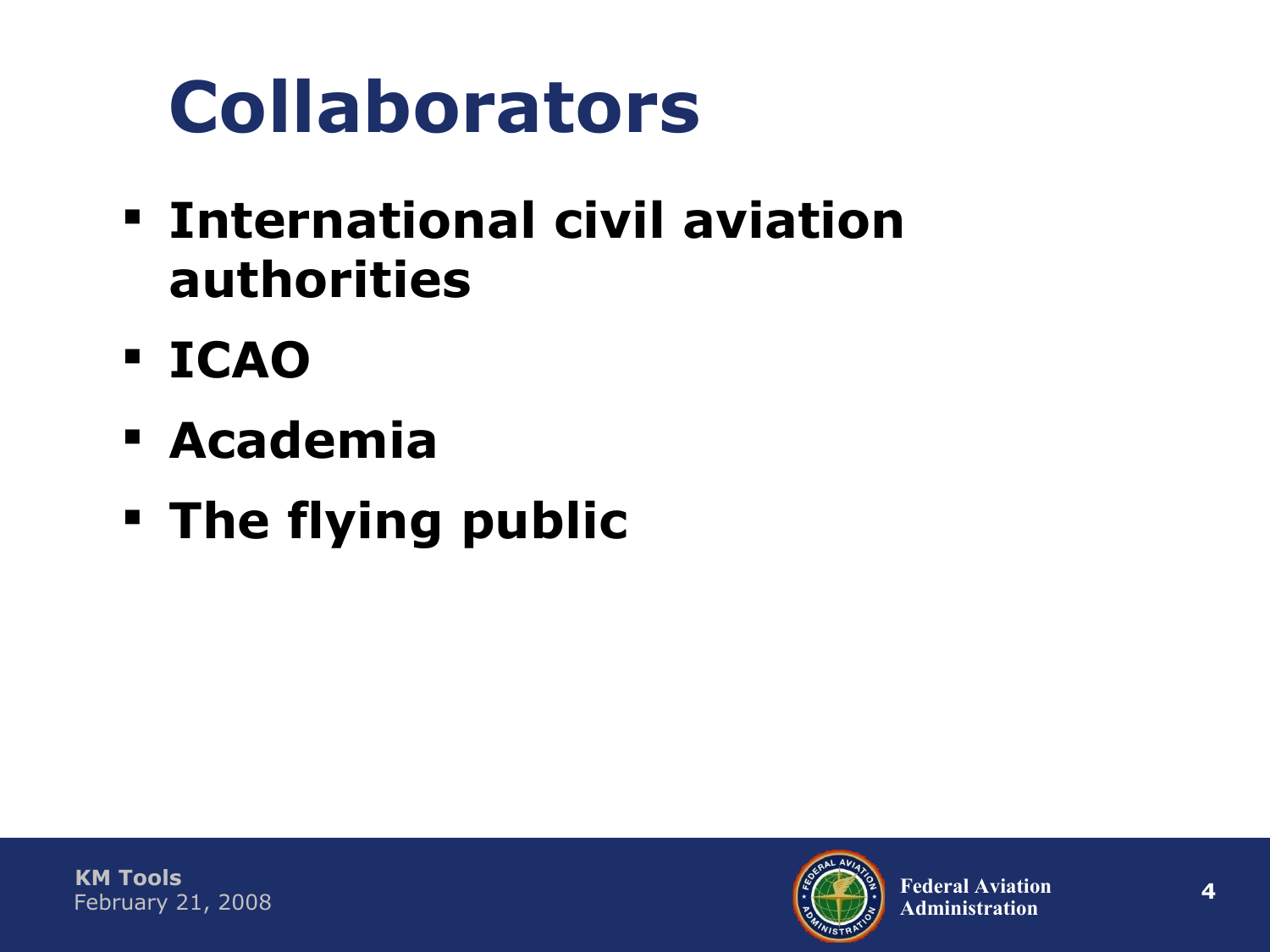## **IBM Lotus Connections**

- **Profiles**
- **Communities**
- **Blogs**
- **Dogear**
- **Activities**











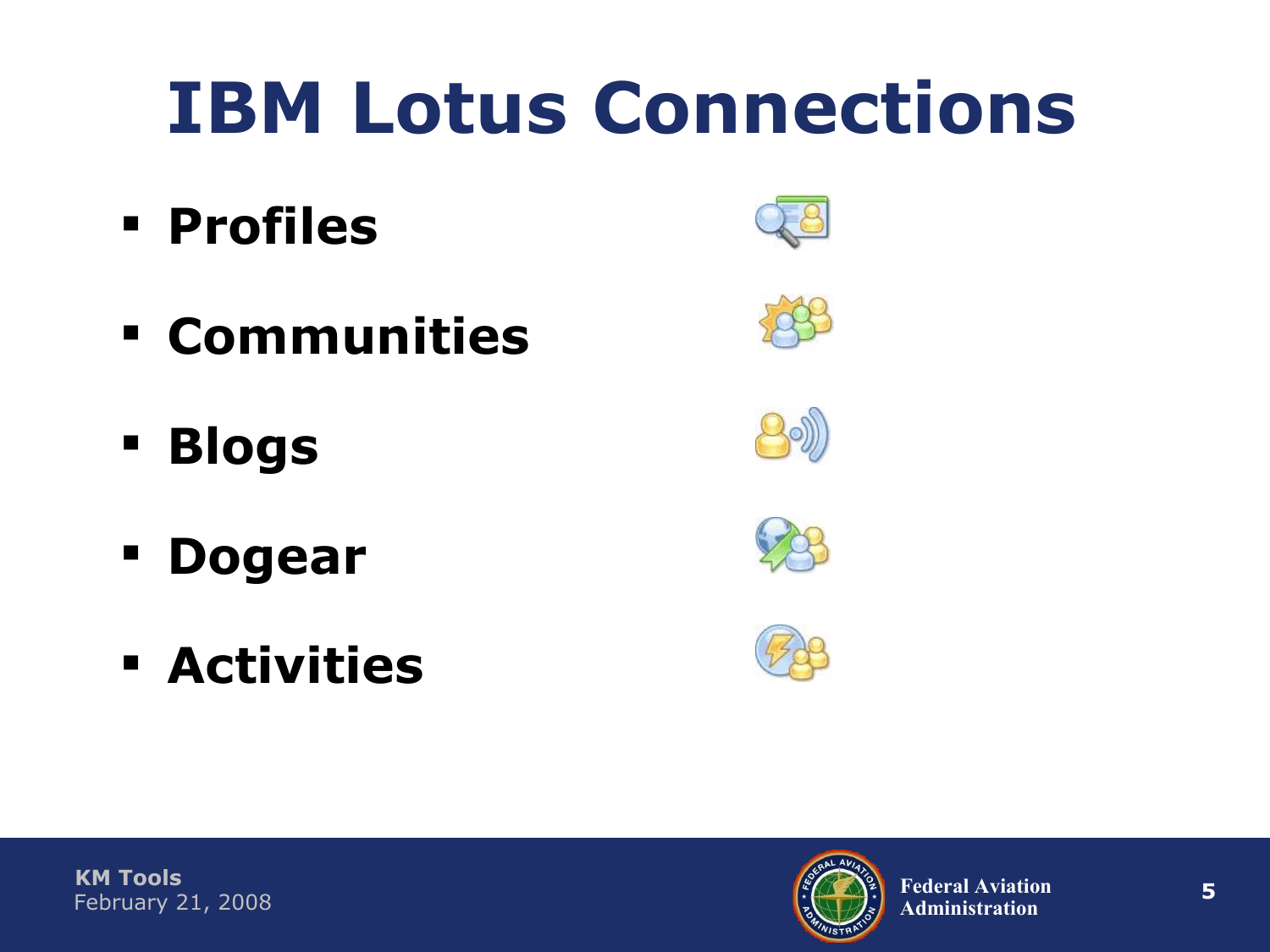# **Use of Connections**

- **Find the experts you need through** *profiles*
- **Collaborate within** *communities*
- **Present your ideas and learn from others in** *blogs*
- **Save, tag, and share** *dogears*
- **Organize your work in** *activities*

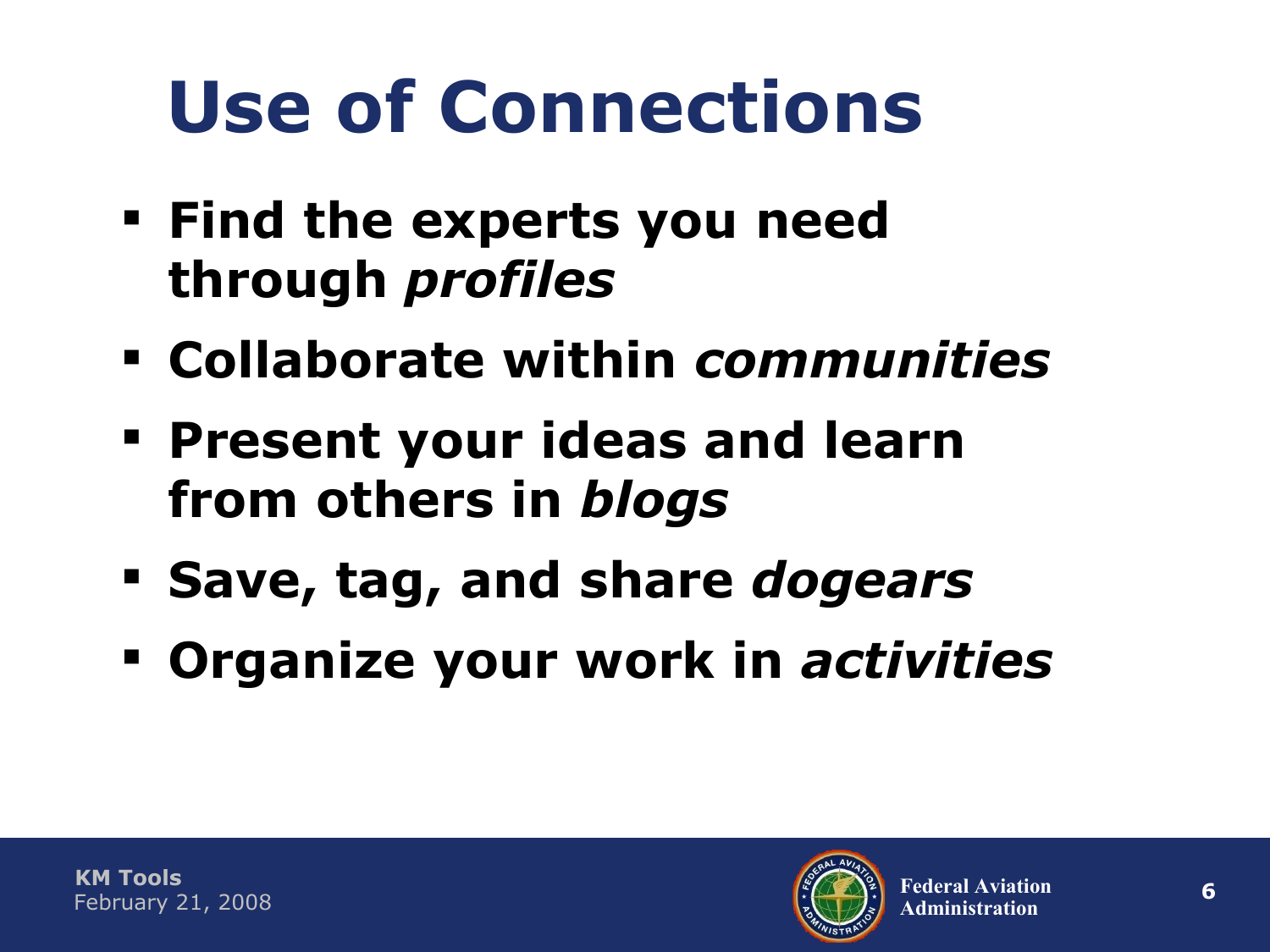# **The Outcome**

- **Better communications among all stakeholders**
- **Improved planning process**
- **More effective decisionmaking**

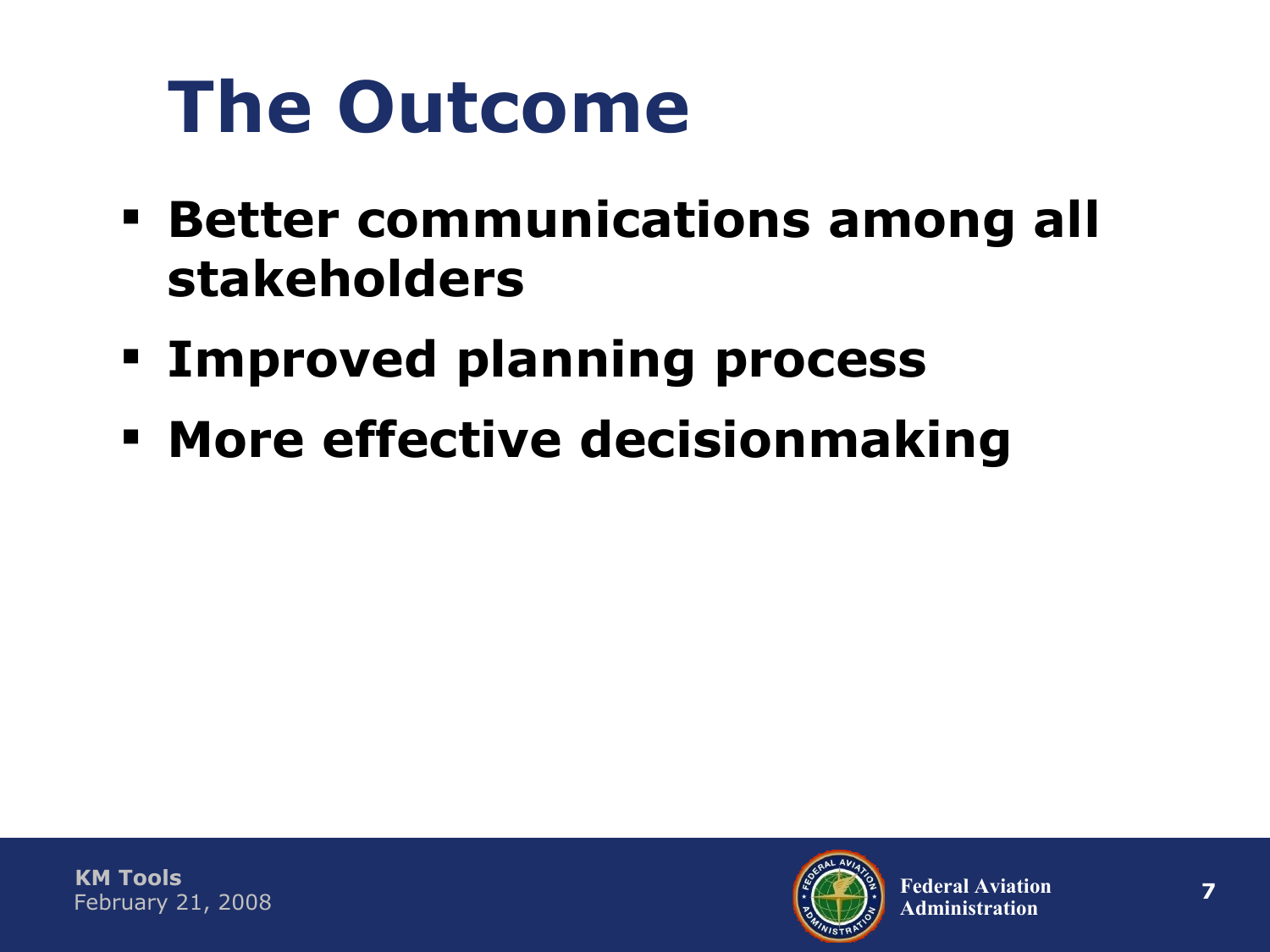#### **Questions?**